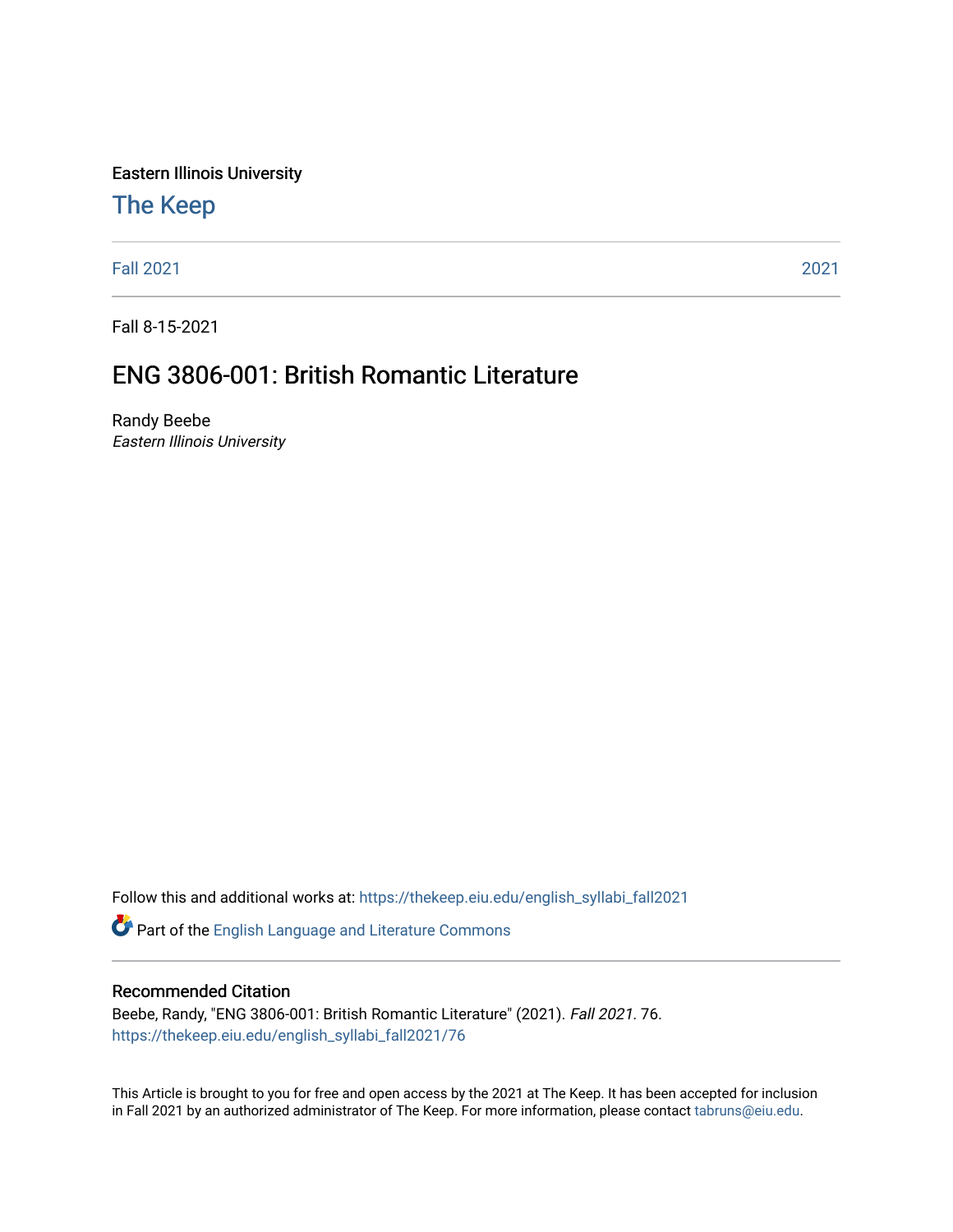## english 3806 fall 2021 and the state of the state of the state of the state of the state of the state of the state of the state of the state of the state of the state of the state of the state of the state of the state of



# British Romanticism 1780-1830

Prof. R. Beebe rlbeebe@eiu.edu

MWF 1-1:50 pm CH 3691

### **TEXTS**

British Literature, 1780-1830, ed. A. Mellor, R. Matlak

J. Austen, *Pride & Prejudice* (1813)

J. Austen, *Mansfield Park*  (1814)

M. Shelley, *Frankenstein*  (1818/1831)

### REQUIREMENTS

| 2 Papers (4-6 pages) | 30%    |
|----------------------|--------|
| Midterm exam         | 15%    |
| Response Papers &    |        |
| Quizzes              | 20%    |
| Presentation         | 10%    |
| Final exam           | 15%    |
| Participation        | $10\%$ |
|                      |        |

Office Hours: M,W 9-12; R 10-12 or by appt.

Coleman Hall 3841

Schedule an online meeting: <https://calendly.com/rlbeebe>

#### **Course Description**

In this course we will study British literature from 1780-1830, a historical and cultural period known as Romanticism—one of the most dynamic periods in British literary history. We will survey a range of writers in several genres, reading some of the most influential writers of the period whose work is still vibrant today. Besides working towards a sharper and more nuanced understanding of romanticism, we also consider how the period and is relevant to the 21st century and whether we still might be living within a "romantic" sensibility.

 $\mathbf{B}$  liss was it in that dawn to be alive, But to be young was very Heaven! ... Not in Utopia,—subterranean fields,— Or some secreted island, Heaven knows where! But in the very world, which is the world Of all of us,—the place where, in the end, We find our happiness, or not at all!

William Wordsworth, *The Prelude*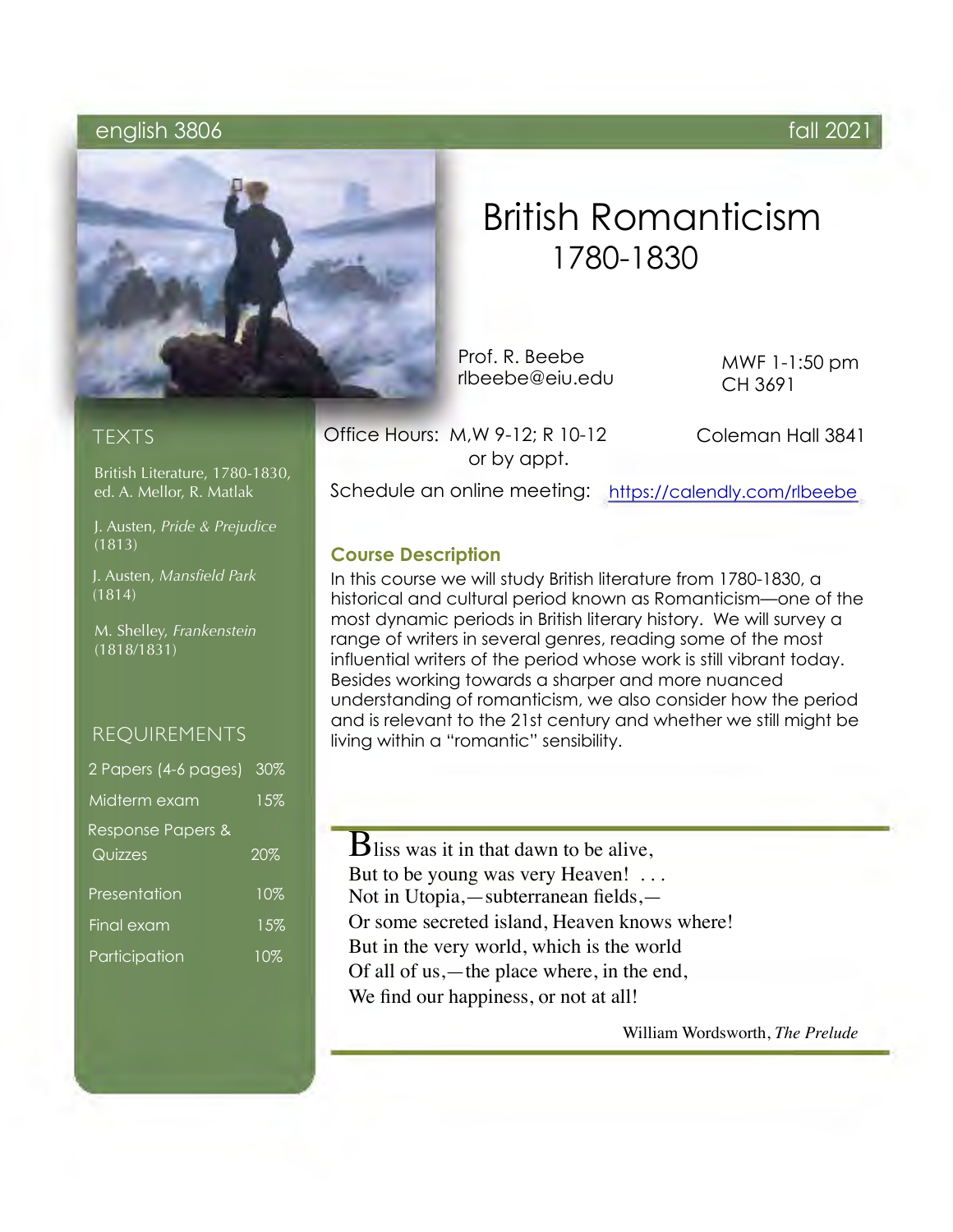#### **Conferences**

I'm happy to meet with you at anytime to discuss any questions about the material or your progress. The reading can sometimes be challenging and I'm eager to help. I'm also open to working with you on drafts of your paper.

We can meet in my office during office hours or via Zoom. <https://calendly.com/rlbeebe>

#### **Course Format**

Since the writers and texts of this 50-year period are many and diverse, I have structured the course to be primarily a reading course. You will complete weekly response papers, quizzes, and online discussions, which will help with your comprehension of the material and help foster classroom discussion.

#### **Writing Assignments**

The formal writing assignments are relatively short paper 4-5 pages, and for each one you will receive an assignment sheet with multiple options. I encourage you to find ways to shape the assignments to your interests, which may include multimodal and creative projects.



#### **Response Papers**

You will write response papers frequently, which vary in their tasks and roles. These are usually just a single page, relatively informal writing, where you may be asked to answer a specific question for class discussion, or raise questions from your reading that you post online prior to class, or use a way to identify possible topics for your formal papers. Response papers are completion tasks. As long as you meet the minimal guidelines you will receive full credit. Papers turned in late—without prior approval or official excused absence—will receive partial credit.

#### **COVID-19 & Attendance Policy**

I follow closely EIU's policy on attendance and its definition of un/excused absences, especially in regard to its Covid policy. Accordingly, this course is structured to be flexible and accommodating to students' needs and circumstances during the pandemic. If you don't feel well, you should not attend class.

However, I ask that you follow all the guidelines, including documenting. your illness/quarantine with Health Services. In addition, keep in contact with me about your status so that I can assist you in setting up alternative activities or due dates. Five (5) or more unexcused, non-Covid-related absences will severely affect your final grade and may warrant failing the course.